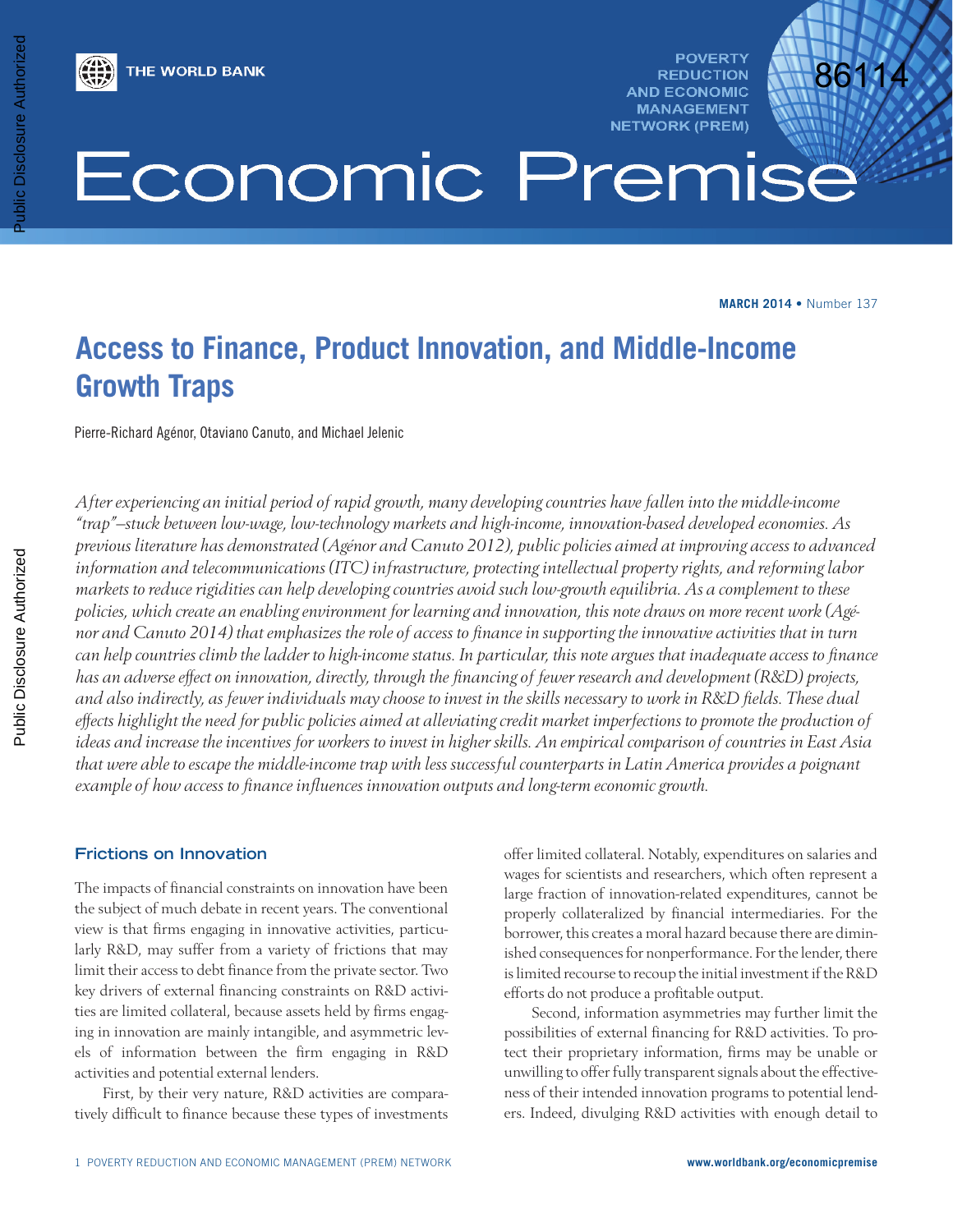assuage the concerns of potential lenders increases the risk that ideas developed through R&D activities may simply be appropriated and replicated by competitors.

Given this lack of information, as well as the aforementioned issues relating to lack of collateral and the moral hazard it creates, it is perhaps not surprising that firms with capital to invest may discriminate against R&D activities. When firms do decide to invest in such activities, a high degree of information asymmetry may induce lenders to demand a higher rate of return than in the case of investments in physical assets, since potential lenders would need to invest greater time and resources to monitor investment performance of R&D activities. Thus, although information asymmetries matter for external financing of all types of investments, they may be particularly significant in limiting financing of innovation due to the complexity and specificity of the innovation process.

Taken together, limited collateral value, information frictions, and increased monitoring costs may help explain why some firms do not rely on external debt finance and instead fund most of their R&D investments with their own equity resources. However, funding through equity is costly—especially for firms whose values are mostly determined by their growth opportunities and hence are severely exposed to asymmetric information frictions—or simply not available, as is often the case for younger and smaller firms. Moreover, while internal financing might be an option for large firms that have the resources to draw on to support their R&D activities, it is particularly difficult for smaller firms to compete, as large sunk costs for innovative activities may act as a barrier to entry in certain markets (Baumol 2002). Accordingly, if financing constraints are binding for a sufficient number of innovative firms, and innovation stagnates, growth may be adversely affected.

The theoretical relationship between access to finance and innovation is further supported by a large body of empirical research that suggests financial constraints hamper innovation activities for developed and developing countries alike (Savignac [2008]; Ang [2010, 2011]; Ayyagari, Demirgüç-Kunt, and Maksimovic [2011]; Ilyina and Samaniego [2011]; Brown, Martinsson, and Petersen [2012]; Efthyvoulou and Vahter [2012]; Gorodnichenko and Schnitzer [2013]; Hottenrott and Peters [2012]; Maskus, Neumann, and Seidel [2012]; Popov and Roosenboom [2012]; Silva and Carreira [2012]; and Hsu, Tian, and Xu [2013]). These recent studies, which address a range of econometric problems that plagued the earlier literature (inadequate controls, endogeneity bias, direction of causality, sampling issues, and others), largely support the hypothesis that financial barriers and lack of finance produce significant negative effects that impact firms' abilities—especially smaller firms'—to innovate. These negative effects are particularly evident in studies that used direct indicators based on firms' own assessments.

# **An Overlapping Generations Approach: Links between Finance, Innovation, and Growth**

To better understand the relationship among access, or lack thereof, to finance, product innovation, and labor supply in a growing economy, Agénor and Canuto (2014) developed an overlapping generations (OLG) model of horizontal innovation in the tradition of Romer (1990), with an endogenous distribution of skills, credit market imperfections, and the involvement of financial intermediaries. In the basic model, financial intermediaries provide uncollateralized loans to researchers in the design sector to finance wages. These intermediaries also monitor borrowers at a cost that depends solely on the amount lent and the level of effort required from researchers. The model also assumes that there is a one-to-one relationship between the level of effort and the probability of success of a research project. In the second stage, the model accounts for the possibility that the intensity of monitoring costs may fall, at least initially, with the number of successful projects. This reduction in costs may occur because the expertise acquired in evaluating profitable (and eventually successful) projects tends to reduce, to a certain extent, the cost of screening and monitoring future borrowers.

Crucially, this analysis highlights the fact that high intermediation costs may adversely affect innovation activity and the long-run rate of economic growth. In addition, if the cost of borrowing is high, wages in the design sector will be relatively low, which may result in fewer individuals choosing to invest in their skills and engage in design activities. Thus, lack of access to finance not only exerts a direct, adverse effect on innovation activity (by constraining the number of research projects that are implemented), but also an indirect adverse effect as well. This demonstrates that the degree to which firms innovate and the distribution of skills in a population (which conditions the ability to engage in innovation activities) are jointly determined—as such, lack of skills and poor access to finance are linked.

Another key implication of the analysis is that if the intensity of monitoring costs depends on the number of research projects that have received financing (as a result of an information externality, for instance), then multiple equilibria may emerge. One such equilibrium is characterized as a middle-income trap—a phenomenon that has been well documented in the recent literature on developing countries, where (barring a few exceptions) the cost of financial intermediation remains high, the quality of the labor force is weak, and R&D activity is limited. This potential outcome is especially relevant because the focus of this formal analysis is on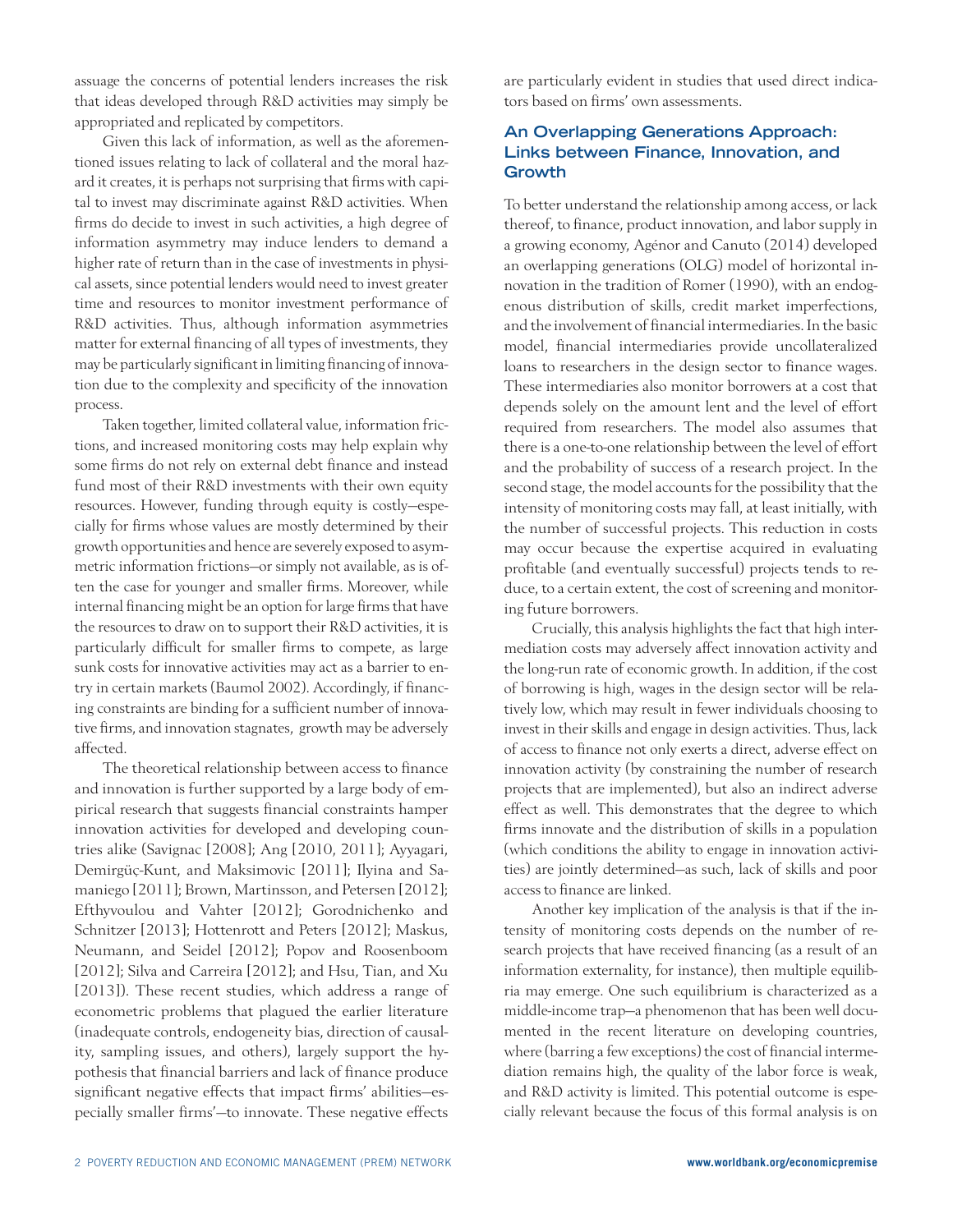middle-income countries, where labor market effects of access to finance (or lack thereof) are particularly important to understanding the interactions among financial intermediation, innovation, and growth. In these countries, the supply of highly qualified labor remains relatively limited, creating another constraint on innovation activity. By contrast, in developed countries, the issue may be less about the quantity of highly skilled workers and more about the allocation of talent and provision of adequate incentives to motivate workers to engage in risky entrepreneurial activities. Nevertheless, the analysis also has some relevance for slow-growing industrial countries. Indeed, there is sufficient and compelling empirical evidence, including several of the contributions mentioned earlier, to suggest that, in many of these countries, access to finance remains an equally important constraint on the innovation activity of small and medium-sized firms. Inadequate access to finance may therefore be the source of a slow-growth equilibrium, just as with the middle-income trap.

# **Access to Finance and Innovation: Examples from East Asia and Latin America**

Given the implications of the model noted above, East Asia and Latin America provide a good illustration of the relationship between finance for innovative activities, particularly R&D, and the innovative potential of an economy. Several fast-growing economies in East Asia— Hong Kong SAR (China), Japan, the Republic of Korea, Singapore, and Taiwan (China)—demonstrate a strong correlation between R&D inputs and innovative outputs, which have underpinned a sustained growth trajectory from middle- to high-income status. A poignant counterexample comes from Latin America, where credit market frictions have limited access to finance for R&D activities, which has hampered innovation capacities and limited growth in the later part of the 20<sup>th</sup> century.

#### R&D Inputs: Expenditures, Intensity, and Sectoral Composition of Funding

East Asia has successfully managed to allocate resources toward R&D, accounting for almost three quarters of developing countries' increase in R&D over the last decade of the 20th century (Gill and Kharas 2007). Table 1 shows that R&D expenditures in East Asia reached more than US\$111 billion in 2002, or 13.5 percent of the world total. Over the same period, R&D intensity that is, the ratio of R&D spending to GDP—nearly doubled, from 0.7 percent in 1992 to 1.2 percent in 2002. Leading the pack are Korea, Singapore, and Taiwan (China), which by 2002 devoted between 2.2 and 2.5 percent of GDP to R&D spending, rivaling the R&D intensity of many developed countries. In terms of the

3 POVERTY REDUCTION AND ECONOMIC MANAGEMENT (PREM) NETWORK **www.worldbank.org/economicpremise**

sectoral composition of R&D funding, the business sector in East Asia plays a disproportionally large role, accounting for a little more than 54 percent, with public sector and universities accounting for just over a third of R&D expenditures (table 2).

Looking at the same period in Latin America, it is obvious that its R&D spending and intensity pales in comparison with the selected countries in East Asia. Over the same period, R&D spending in Latin America totaled US\$21.7 billion—only 2.6 percent of world R&D expenditures—with a 2002 R&D intensity only half of that of East Asia, at just 0.6 percent. In addition to these divergent rates of spending and intensity, the sectoral distribution of Latin American R&D funding is highly skewed toward the government and university sectors, which, at the turn of the  $21<sup>st</sup>$  century, collectively supplied almost 65 percent of R&D funding, with the business sector funding just one-third of total R&D activities.

# R&D Outputs: Patents, Researchers, and Publications

While expenditures and intensity provide a partial view of the resources an economy allocates to innovation activities,

#### **Table 1. R&D Expenditures**

|                        | R&D spending, 2002             |                 | R&D as % of GDP <sup>a</sup> |                  |  |
|------------------------|--------------------------------|-----------------|------------------------------|------------------|--|
| <b>Region</b>          | <b>US\$</b><br><b>billions</b> | $%$ of<br>world | 1992                         | 2002             |  |
| East Asia              | 111.7                          | 13.5            | 0.7                          | 1.2              |  |
| <b>NIEs</b>            | 36.4                           | 4.4             | 1.6                          | 2.2              |  |
| Hong Kong SAR (China)  | 1.1                            | 0.1             | 0.3 <sup>b</sup>             | 0.6              |  |
| Korea, Rep. of         | 20.8                           | 2.5             | 1.9                          | 2.5              |  |
| Singapore              | 2.2                            | 0.3             | 1.2                          | 2.2              |  |
| Taiwan (China)         | 12.2                           | 1.5             | 1.8                          | 2.3              |  |
| Southeast Asia         | 3.3                            | 0.4             | 0.1                          | 0.2              |  |
| Indonesia              | 0.3                            | 0.0             | 0.1 <sup>c</sup>             | 0.1 <sup>d</sup> |  |
| Malaysia               | 1.5                            | 0.2             | 0.4                          | 0.7              |  |
| Philippines            | 0.4                            | 0.0             | 0.2                          | 0.1              |  |
| <b>Thailand</b>        | 1.1                            | 0.1             | 0.2                          | 0.2              |  |
| China                  | 72.0                           | 8.7             | 0.8                          | 1.2              |  |
| World                  | 829.9                          | 100.0           | 1.7                          | 1.7              |  |
| Developed countries    | 645.8                          | 77.8            | 2.3                          | 2.3              |  |
| Japan                  | 106.4                          | 12.8            | 2.9                          | 3.1              |  |
| <b>United States</b>   | 275.1                          | 33.1            | 2.6                          | 2.6              |  |
| Developing countries   | 184.1                          | 22.1            | 0.6                          | 0.9              |  |
| Latin America          | 21.7                           | 2.6             | 0.5                          | 0.6              |  |
| <b>Emerging Europe</b> | 30.3                           | 3.7             | 1.0                          | 1.2              |  |

*Source:* UNESCO (2004, 2006); reprinted from Gill and Kharas (2007).

a. Regional data are the sum of R&D divided by the sum of GDP.

b. 1995.

c. 1994. d. 2001.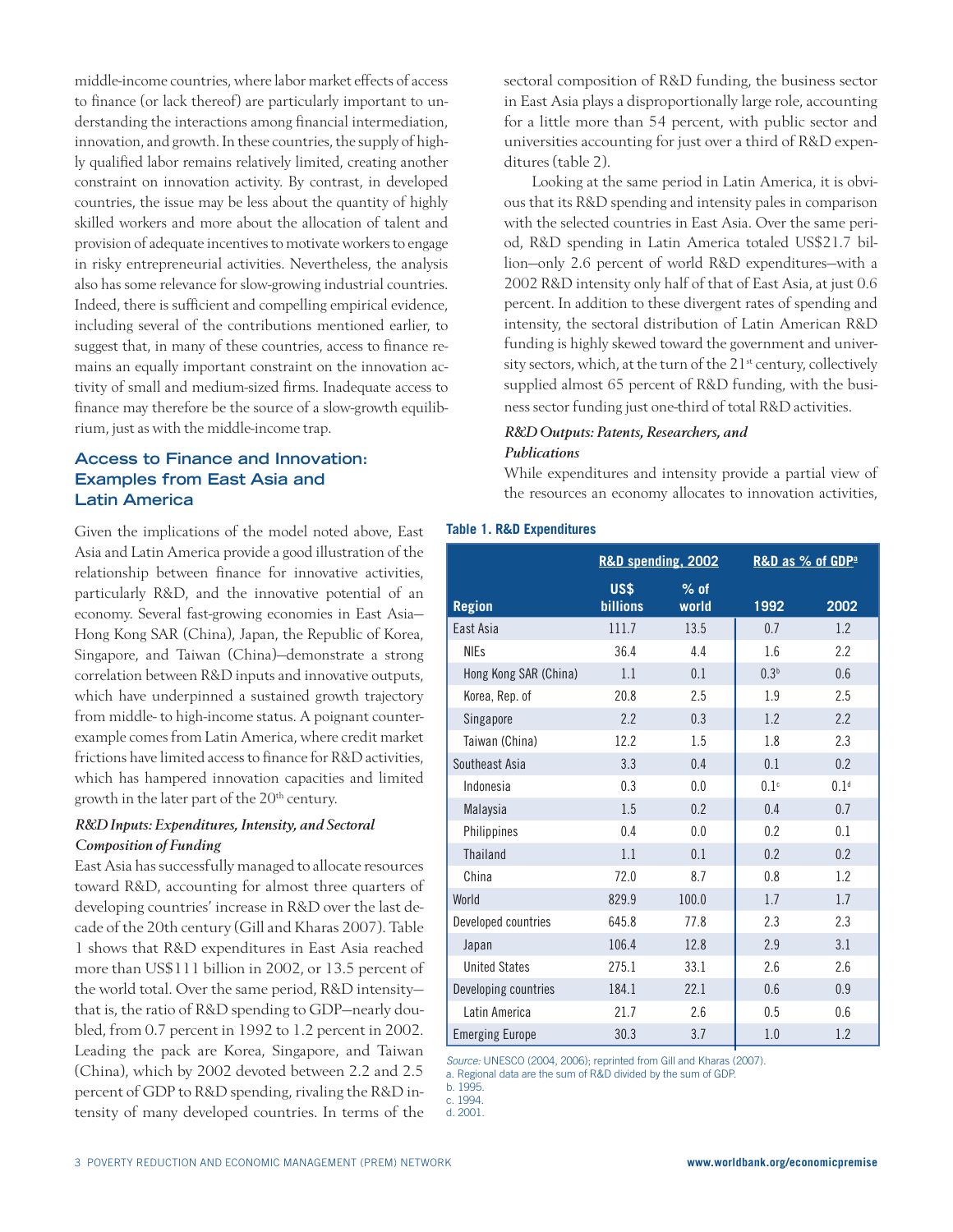#### **Table 2. R&D Expenditures (by sector)**

|                          | <b>Sector of performance</b> |                   |           | <b>Sector of funding</b> |                   |                      |
|--------------------------|------------------------------|-------------------|-----------|--------------------------|-------------------|----------------------|
|                          | <b>Higher</b>                |                   |           |                          | <b>Higher</b>     |                      |
| <b>Region</b>            | <b>Business</b>              | <b>Government</b> | education | <b>Business</b>          | <b>Government</b> | education            |
| East Asia                | 62.2                         | 21.7              | 14.4      | 54.3                     | 35.2              | 2.3                  |
| <b>NIEs</b>              | 63.0                         | 11.7              | 18.8      | 58.7                     | 35.9              | 1.7                  |
| Hong Kong SAR (China)    | 33.2                         | 3.1               | 63.6      | 35.3                     | 62.8              | 0.2                  |
| Korea, Rep. of           | 76.1                         | 12.6              | 10.1      | 74.0                     | 23.9              | 1.7                  |
| Singapore                | 63.8                         | 10.9              | 25.4      | 54.3                     | 36.6              | 2.3                  |
| Taiwan (China)           | 62.2                         | 24.8              | 12.3      | 63.1                     | 35.2              | 0.0                  |
| Southeast Asia           | 51.3                         | 22.1              | 15.7      | 46.6                     | 35.4              | 6.2                  |
| Indonesia                | 14.3                         | 81.1              | 4.6       | 14.7                     | 84.5              | 0.2                  |
| Malaysia                 | 65.3                         | 20.3              | 14.4      | 51.5                     | 32.1              | 4.9                  |
| Philippines              | 58.6                         | 21.7              | 17.0      | 59.7                     | 24.6              | 7.5                  |
| <b>Thailand</b>          | 43.9                         | 22.5              | 31.0      | 41.8                     | 38.6              | 15.1                 |
| China                    | 62.4                         | 27.1              | 10.5      | 60.1                     | 29.9              | $\ddot{\phantom{0}}$ |
| Developed countries (21) | 62.9                         | 13.3              | 27.0      | 49.2                     | 33.6              | 2.1                  |
| Japan                    | 75.0                         | 9.3               | 13.7      | 74.5                     | 17.7              | 6.3                  |
| <b>United States</b>     | 70.1                         | 12.2              | 13.6      | 63.7                     | 31.0              | $\ddot{\phantom{0}}$ |
| Latin America (11)       | 29.0                         | 27.2              | 32.7      | 32.9                     | 37.3              | 27.4                 |
| Emerging Europe (9)      | 42.7                         | 29.8              | 20.1      | 38.3                     | 54.2              | 0.5                  |

*Source:* UNESCO 2006; reprinted from Gill and Kharas (2007).

*Note:* Table covers 2002–5 or latest available year and shows medians for regions and subregions. ". ." = negligible. The number of countries involved is shown in parentheses.

patents are an indicator of an economy's innovation outputs. A large body of literature corroborates the "significant relationship between innovation inputs, such as R&D expenditures, and innovation outputs, such as patent counts" (Gill and Kharas 2007, 158). In addition to patent counts, given the extensions of the OLG model used above, R&D investments may have a second generation effect on the composition of the labor force, particularly on the number of individuals choosing to pursue careers as researchers or technical experts in the design sector. For inter-regional comparison, it is instructive to examine this labor dimension of R&D investment as well as the nonpatent outputs these individuals generate through scientific publications.

Considering the relationship between R&D inputs and outputs, it is perhaps not surprising that countries in East Asia have far outpaced countries in Latin America in terms of patents generated. As confirmed by table 3, the average annual number of patents granted in East Asian economies was at 12,108 per year during 2000–2004. As a result of their prolific patent growth, Taiwan (China) and Korea had by 2004 become the fourth and fifth biggest recipients of U.S. Patent and Trademark Office patents in the world after the United States, Japan, and Germany (Gill and Kharas 2007, 154). In stark comparison, the average number of annual patents in Latin America averaged only 368 over the same period, with only 0.08 patents per 100,000 of population.

In addition to the number of patents produced in real and per capita terms, the OLG model suggests that access to finance for R&D has a secondary effect on labor compensation (or the return to education) in the design sector, and hence the number of individuals pursuing a research or technical career. Accordingly, the number of R&D researchers and technicians—and the journal articles they produce—varies widely across countries in East Asia and Latin America. According to the 2008 World Development Indicators, the successful countries in East Asia have a relatively high ratio of individuals working as R&D researchers and technicians. Singapore, Japan, and Korea are leading the pack, with an average of more than 5,000 researchers per million people. Conversely, Latin America's largest economies—Argentina, Brazil, Chile, and Mexico—average far less than 1,000 researchers per million people. The disparities between these two regions is further highlighted by the number of scientific and technical journal articles published, with Korea producing more in 2008 than Argentina, Brazil, Chile, and Mexico combined.

# Reasons for Divergence

Both theoretical and empirical evidence suggest that financial market imperfections, such as information asymmetries and transaction costs, are likely to be especially binding on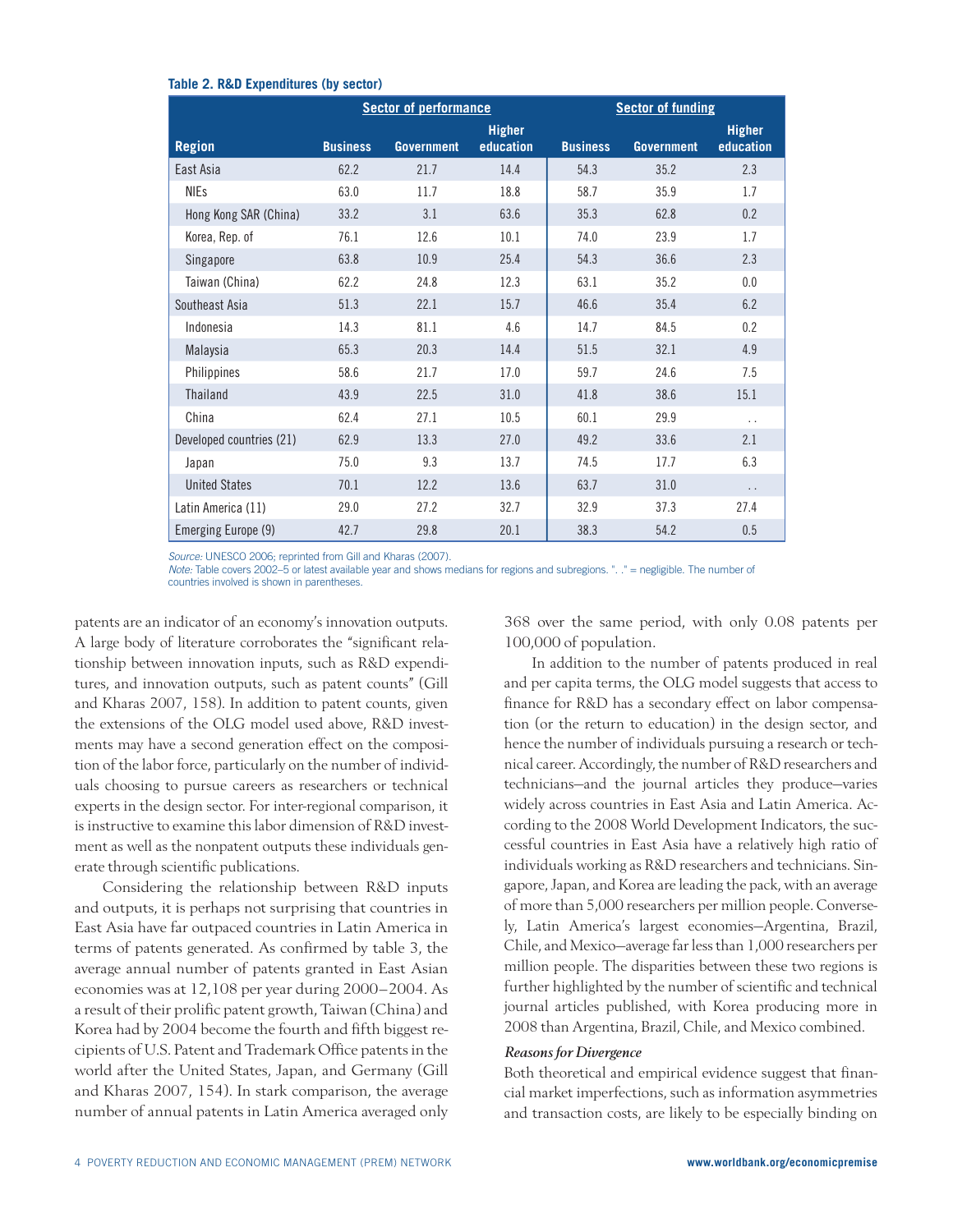|                            |         | <b>Number of patents</b> | Patents per 1,000 of population |           |            |  |
|----------------------------|---------|--------------------------|---------------------------------|-----------|------------|--|
| <b>Region</b>              | 1990-94 | 2000-2004                | 1990-94                         | 2000-2004 | $%$ change |  |
| East Asia (9)              | 2,239   | 12,108                   | 0.14                            | 0.72      | 17.6       |  |
| <b>NIEs</b>                | 2,159   | 11,601                   | 2.93                            | 14.74     | 17.5       |  |
| Hong Kong SAR (China)      | 184     | 616                      | 3.15                            | 9.32      | 11.4       |  |
| Korea, Rep. of             | 633     | 4,009                    | 1.44                            | 8.67      | 19.7       |  |
| Singapore                  | 36      | 382                      | 1.09                            | 9.87      | 24.6       |  |
| Taiwan (China)             | 1,307   | 6,593                    | 6.30                            | 30.17     | 17.0       |  |
| Southeast Asia             | 31      | 140                      | 0.01                            | 0.04      | 15.3       |  |
| Indonesia                  | 6       | 5                        | 0.00                            | 0.01      | 8.8        |  |
| Malaysia                   | 13      | 64                       | 0.07                            | 0.28      | 15.3       |  |
| Philippines                | 6       | 8                        | 0.01                            | 0.02      | 10.4       |  |
| Thailand                   | 6       | 3                        | 0.01                            | 0.07      | 20.9       |  |
| China                      | 48      | 368                      | 0.00                            | 0.03      | 22.9       |  |
| World                      | 107,361 | 182,523                  | 1.98                            | 2.95      | 4.1        |  |
| Developed countries (21)   | 104,170 | 168,017                  | 12.88                           | 19.58     | 4.3        |  |
| Japan                      | 22,647  | 35,687                   | 18.23                           | 28.54     | 4.6        |  |
| <b>United States</b>       | 59,024  | 97,104                   | 23.00                           | 33.56     | 3.9        |  |
| Developing countries       |         |                          |                                 |           |            |  |
| Latin America (11)         | 173     | 368                      | 0.04                            | 0.08      | 6.3        |  |
| <b>Emerging Europe (9)</b> | 205     | 348                      | 0.07                            | 0.12      | 5.6        |  |

**Table 3. Number of Patents Granted, Selected Regions and Countries (annual averages)**

*Source:* Data of the USPTO; reprinted from Gill and Kharas (2007). *Note:* The number of countries involved is shown in parentheses.

talented individuals and small enterprises that lack collateral, credit histories, and connections. Indeed, it may be more difficult for small firms to secure outside finance (due to more severe problems of information asymmetries) or use internal funds to finance an R&D project. Moreover, credit availability and financial sector depth also have important influences on innovation, because they help meet the various financing requirements of the R&D projects undertaken by firms.

When comparing the countries in East Asia—those able to escape the middle-income trap—and the experiences of Latin America's largest economies, there is indeed a large divergence between their R&D inputs and R&D outputs. This divergence begs the question of why there is such a large disconnect between the two regions in R&D spending and intensity in the first place, and why is the sectoral allocation of R&D funding so skewed toward the business sector in East Asia and the government/university sectors in Latin America?

A key reason is that access to finance, particularly for R&D activities, has been especially binding on innovation investment in Latin America. According to the Inter-American Development Bank (IDB), this might partly reflect problems in the functioning of the region's financial markets in general, as Latin America has the highest cost of capital in the world

(Pagés 2010). Moreover, "lack of financing points directly at Latin America's deficit in private financial intermediaries, such as venture capital or angel investors, as well as public financing directly aimed at encouraging private sector innovation, especially by small and medium businesses" (Pagés 2010, 14).

Although public sector and university-based R&D expenditures constitute the majority of outlays for R&D in the Latin America region, evidence suggests that R&D at the firm level is largely self-financed. For example, the IDB estimates that "internal sources constitute the main source of innovation financing, representing more than 70 percent of total financing (reinvestment represents 74 percent of total financing in Argentina and 76.5 percent in Uruguay), followed by commercial bank financing" (Pagés 2010, 10).

Conversely, firms in East Asia benefit from highly integrated financial markets, where capital is more readily available to allocate to such R&D activities. However, this has not always been the case. In earlier stages of development, the governments of many countries in East Asia provided essential public resources to target the innovative capacities of strategic sectors of the economy. The rise of the developmental state in East Asia almost certainly played a crucial role in mobilizing resources for innovation and managing rents so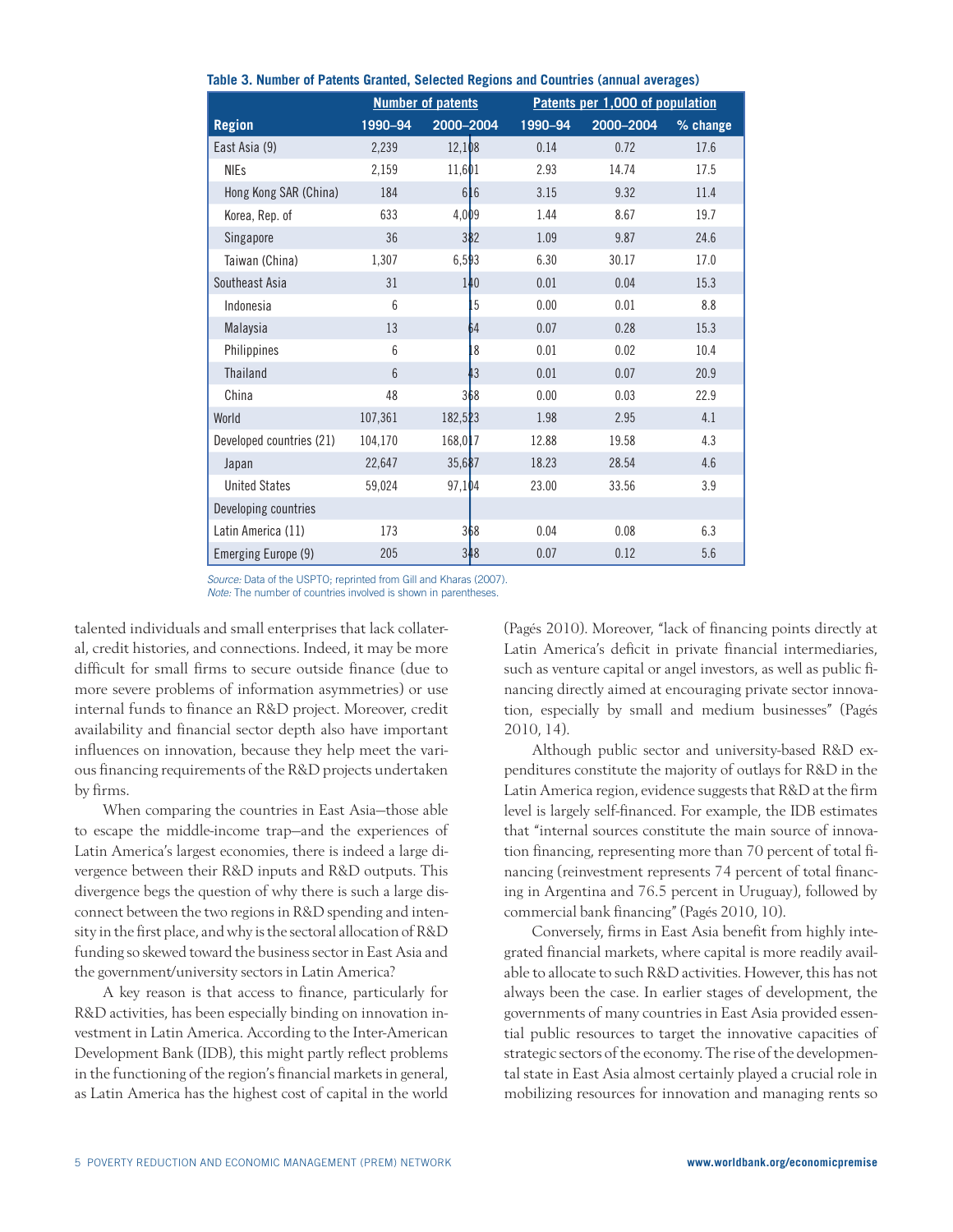that private and semiprivate entities could undertake innovative activities.

While access to finance can have a great effect on R&D intensity and outputs, other key factors can influence technological innovation and learning. As mentioned in an earlier policy note (Agénor, Canuto, and Jelenic 2012), developing countries can rely on a triad of policy measures to create positive spillovers, including developing advanced infrastructure in the form of high-speed communications networks to share disembodied knowledge, improving the enforcement of property rights through patent protections, and reforming labor markets to ensure that rigidities do not prevent the efficient allocation of labor resources. Fundamentally, these policies attract more high-ability workers into the design sector, improve productivity and wages in that sector, and increase a country's capacity for innovation.

In addition to access to finance and a network of enabling policies to facilitate technological spillovers, there are a number of underlying systemic conditions that can boost a country's ability to innovate. Among other factors, literature highlights the important roles played by macroeconomic stability, competition, openness, and an educated workforce (Gill and Kharas 2007). While these four elements are not the focus of this note, they are worth noting as additional underlying drivers of an innovative economy.

#### **Policy Implications**

The broad policy implications of the foregoing analysis are in line with a number of recent academic and policy contributions for both high- and middle-income countries, which have argued that lack of access to external finance may hamper the development of innovative firms. Because larger firms tend to be less constrained in their operation and growth because of their ability to obtain external finance—a possible reflection of their ability to pledge collateral—promoting innovation requires a particular focus on improving access to finance for small and medium firms (Beck, Demirgüç-Kunt, and Maksimovic 2005; World Bank 2008, 2012; Dinh and Clarke 2012), in which a disproportionate share of innovative research continues to be conducted.

Based on the findings of the OLG analysis, an aggressive policy aimed at alleviating credit market imperfections and increasing innovators' access to finance may allow a country to avoid the middle-income trap and lead it to an equilibrium characterized by a high share of skilled workers, high growth, and high productivity in design sectors. In such conditions, promoting access to finance is also essential to escape from a low-growth equilibrium and put the economy on a path that would allow it to converge to a high-growth, high-innovation equilibrium. To reach this state, there are key roles that both the public and private sectors can play.

If new entrants and startup firms are the most affected by the lack of finance, it is important for governments to provide some form of assistance to these firms. However, this analysis does not explicitly provide support for the provision of direct subsidies to R&D firms, especially in the context of developing countries where targeting may be particularly difficult due to weak institutional environments. Measures aimed at reducing the cost of collecting, processing, and disseminating information about potential borrowers may prove more effective in some developing countries. Ensuring that firms know where to find available funding sources may lead to more intensive innovation, which in turn may result in the more rapid development of new goods and technologies and convergence to the technological frontier.

In addition to these public sector initiatives, there is also a greater role for private financial intermediation to play. Although this analysis does not explicitly introduce capital markets other than credit into the model, it does suggest that there may be a greater role for private finance in developing countries. Credit bureaus, which are designed to share information about potential borrowers, can and have been created by private agents in the past, although free-rider problems and weak institutions may make government intervention necessary during an initial stage. Many developed countries have a private sector venture capital industry that provides financing for new and young innovative firms. However, this is not the case in most developing countries. In these countries, regulatory reform of financial markets should focus on the financing of innovative startups through venture capital markets, the securitization of innovation-related assets (namely, intellectual property rights), and the provision of appropriate incentives for risk-taking.

## **Conclusion**

From both a theoretical and empirical perspective, access to finance greatly impacts the resources devoted to R&D. Because lack of collateral, information asymmetries, and high monitoring costs make external investments in R&D less appealing than other potential investment choices, public polices can be employed to direct more public and private resources to support R&D. Where private capital is not available, such as in some developing countries, the public sector can play a crucial role in supporting innovation and R&D initiatives. The East Asian experience and that of selected economies in Latin America empirically illustrate this point, confirming that directing resources to innovation is an important element in escaping the middle-income trap.

#### **About the Authors**

*Pierre-Richard Agénor* is *Hallsworth Professor* of *International Macroeconomics and Development Economics*, *School of Social*